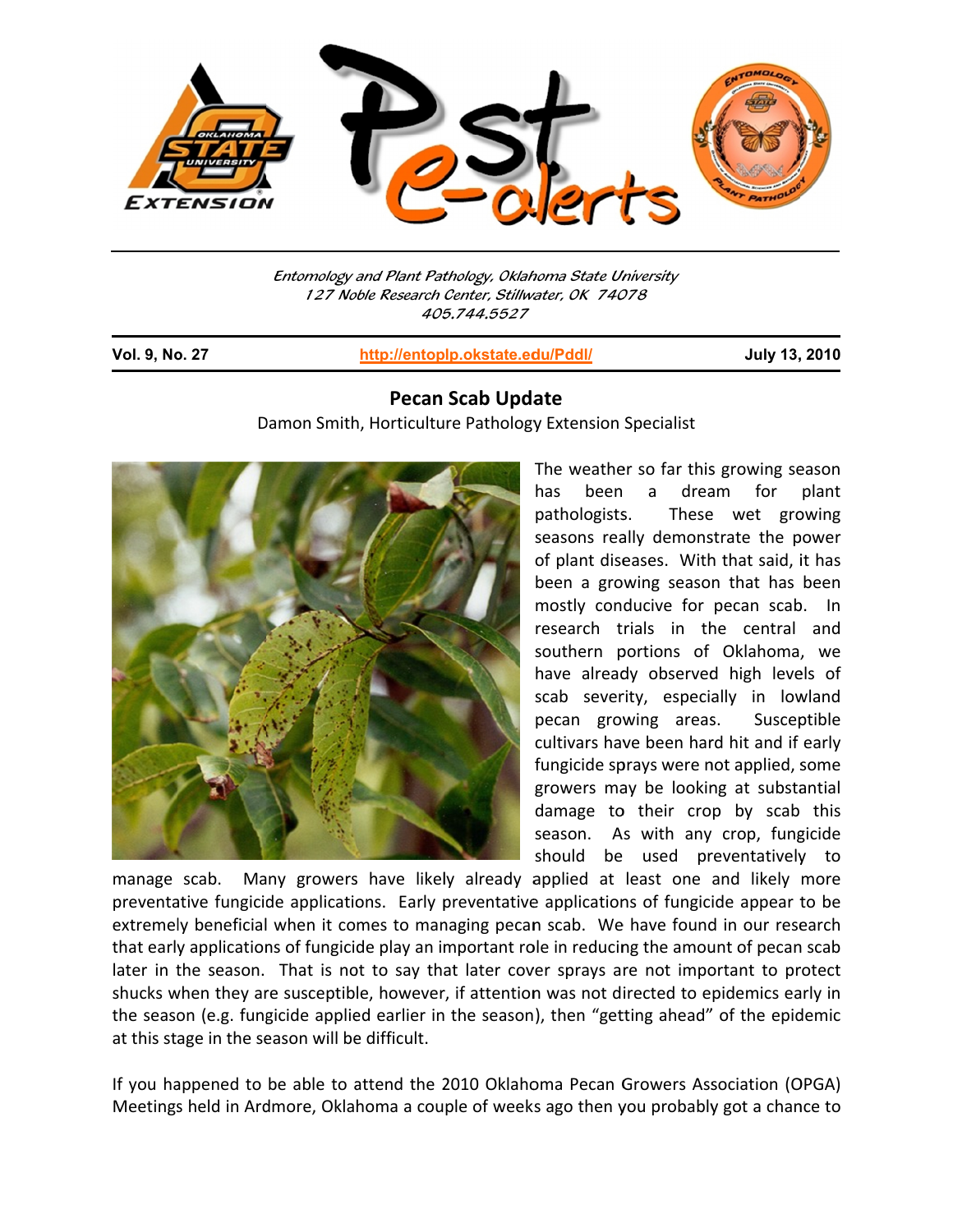see my presentation on managing pecan scab using fungicides. I reported the results of the 2009 fungicide trial, which we conducted at the Cimarron Valley Research Station located in Perkins, OK. If you were unable to attend the meeting the methods and results of those trials can be found below.

While presenting the data I mentioned that the first application in each of the fungicide programs was applied as an early pre‐pollination spray without the assistance of the Oklahoma Mesonet Pecan Scab Advisor. That is to say that the first spray was a phonological-based spray, which was applied prior to catkin opening. All subsequent sprays where then applied based on the Oklahoma Mesonet Pecan Scab Advisor. I have received many questions inquiring about the theory behind the timing of the first application of fungicide.

The theory is actually based on concepts that were introduced by two pioneering plant disease epidemiologists. J.C. Zadocks and R.D. Schein published a text titled "Epidemiology and Plant Disease Management" in 1979. In the text they introduced three ways to slow plant disease epidemics. According to Zadocks and Schein, one way to slow an epidemic is to eliminate or reduce the initial inoculum (spore) level. This will translate to a reduced level of initial disease. When dealing with pecan scab, levels of initial inoculum can be reduced by conducting winter pruning, using good sanitation practices, and maybe using very early fungicide applications. The second way to slow a disease epidemic is to slow the rate of disease increase. This is typically accomplished by using pecan varieties that are resistant to scab and also by using periodic fungicide sprays. Finally, Zadocks and Schein indicated that a plant disease epidemic could be reduced by shortening the time of exposure of the crop to the pathogen. In row crops this is easily accomplished by adjusting planting dates. In a perennial crop like pecans, however, this strategy is not easily accomplished.

In pecans we can feasibly rely upon methods one and two. In figure 1 I have demonstrated the effect that using combinations of management strategies to reduce initial inoculum level and the rate of increase can have on a disease epidemic. The black line indicates an epidemic where no management strategies were used. The gray line illustrates what can happen if the initial inoculum level and the rate of disease increase are influenced by sound disease management strategies. Note that disease still occurs when management strategies are used, but the amount and rate of disease increase is substantially reduced.

So how does all of this relate to the early pre-pollination fungicide applications we applied in our fungicide evaluations? Well by applying those early applications, I theorize that we have managed to reduce initial spore load of the scab fungus. In turn this reduces the amount of initial disease. By combining this with the subsequent fungicide applications applied according to the Oklahoma Mesonet Scab Advisor, the rate of disease increase can also be reduced. We have applied treatments again this season to verify this theory. Hopefully the results will be consistent with those of 2009.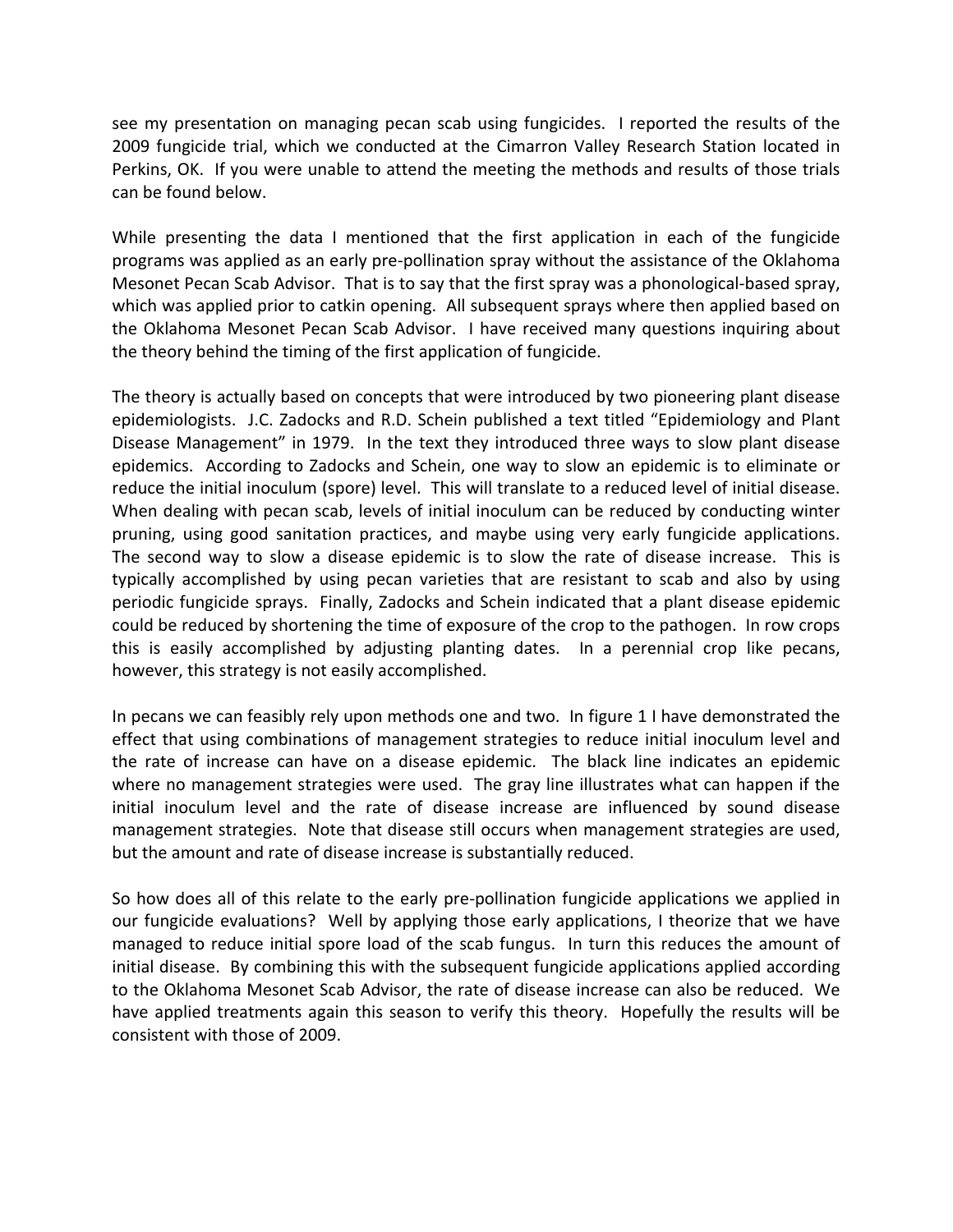

Fig 1. The effect of disease levels over time when using no scab management strategies (black line) vs. using scab management strategies (grey line). Note the difference in initial disease level (lower starting point) and reduced rate of disease increase (lower slope of the line) for the treatment where management strategies were used (grey line).

2009 Oklahoma State University Pecan Fungicide Evaluation: The fungicide trial was established at Cimarron Valley Research Station, Perkins OK. Rootstocks ('Colby' seedlings) were planted on an upland site with a Konawa fine sandy loam soil in 1994. Established rootstocks were grafted using 'Maramec' scion in 1996 and 1997. The experimental design was a randomized complete block with four replicates. Plots consisted of two trees with at least one border tree between adjacent plots on all sides. Trees were spaced 35 ft apart with a between-row spacing of 35 ft. Recommended maintenance practices were followed throughout the growing season, including crop-load thinning. Fungicides were applied with a tractor mounted Nut Hustler air blast sprayer, calibrated to deliver 104 GPA.

First fungicide applications were applied on 4 May (pre-pollination). Subsequently, treatments were applied using the Oklahoma Mesonet Pecan Scab Advisor (http://agweather.mesonet.org/index.php/data/section/hort) which was modified so that a scab hour was calculated based on a temperature threshold of 65°F and 85% relative humidity. Ratings of leaf incidence (percent of leaves with symptoms of pecan scab), leaf severity (average percent of leaf area with symptoms of pecan scab), fruit incidence (percent of clusters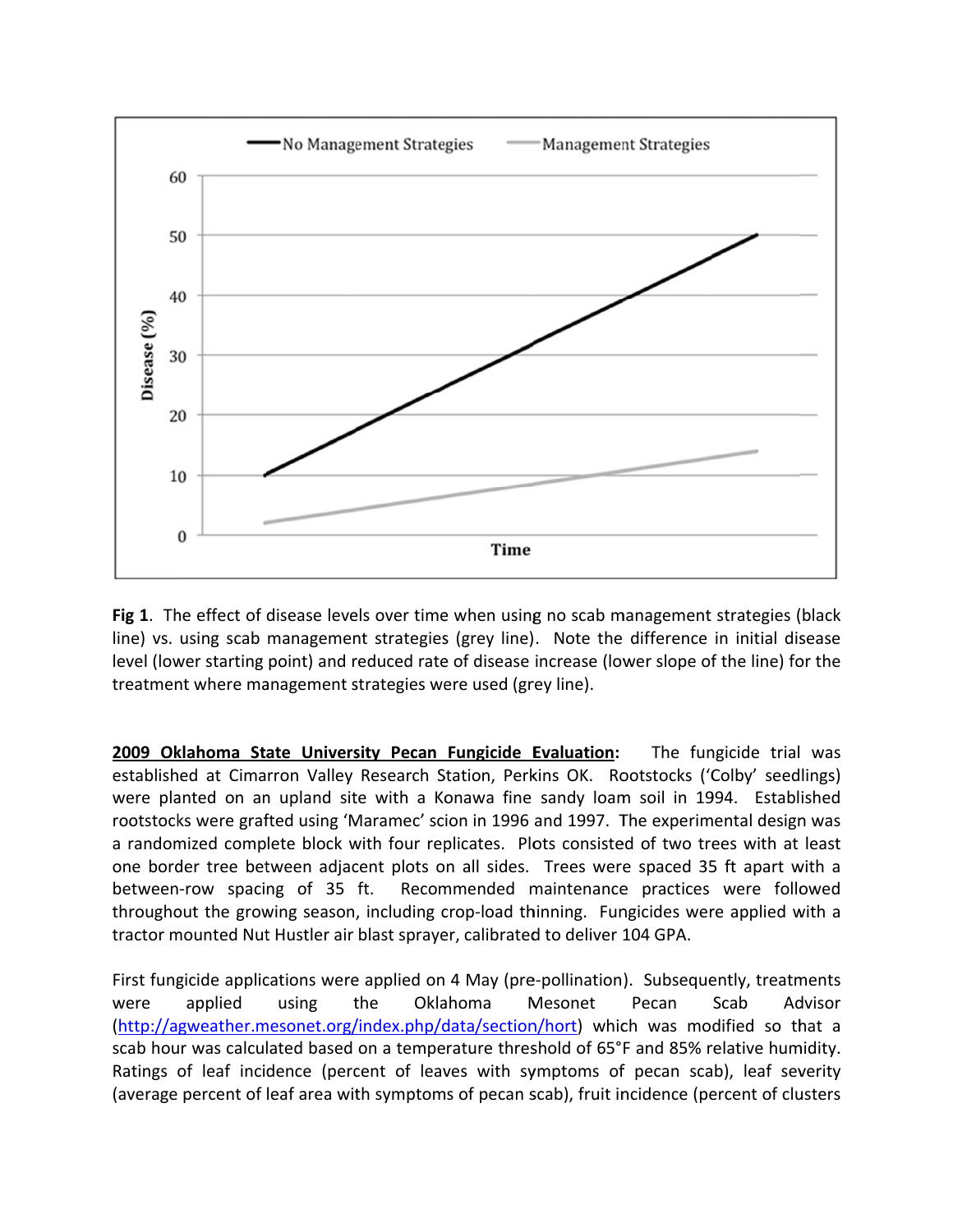with symptoms of pecan scab) and fruit severity (average percent of cluster area with symptoms of pecan scab) were taken as an average of 8 branch terminals on each tree on 19 May, 11 Jun, 1 Jul, 7 Aug, and 4 Sep. Pecans were harvested on 6 Nov, dried to 6.5% moisture and yield data recorded on 9 Nov. Area under the disease progress curve (AUDPC) were assessed for five ratings of the percentage of leaves or fruit with symptoms of scab, averaged over 8 branch terminal ratings per tree. Leaf disease incidence and severity data were subjected to the area under the disease progress curve (AUDPC) transformation to account for season-long ratings. These data and final fruit incidence, severity, and yield data were analyzed using ANOVA ( $\alpha$  = 0.05). Treatment means were compared by Fisher's test of protected least significant difference ( $\alpha$  = 0.05).

**Results and Discussion:** Weather throughout most of the season was wet with below‐normal temperatures. Abnormally hot weather was documented for a period of time in June. However, this weather did not persist. Highest levels of leaf disease incidence were recorded in non‐treated check plots (Table 1). All fungicide programs resulted in significantly lower levels of leaf disease incidence compared to non‐treated control plots (see table). Lowest levels of leaf disease incidence were recorded in plots treated according to the EARLY STROBILURIN program and were not significantly different from plots treated according to QUILT and STRATEGO programs. Plots treated according to the LATE STROBILURIN program had the highest levels of leaf disease incidence among plots where fungicide was applied. However, leaf disease incidence was not significantly different from QUILT and STRATEGO programs. Highest levels of leaf disease severity were observed in the non-treated control plots. No significant differences in leaf severity were noted among fungicide treatments and non-treated control plots. Fruit disease incidence and severity were highest in non-treated control plots. All fungicide programs resulted in lower levels of fruit disease incidence and severity compared to the non‐treated control plots, however, no significant differences in fruit disease were noted among fungicide programs. No significant differences in yield were recorded among treatments.

## Dr. Richard Grantham

Director, Plant Disease and Insect Diagnostic Laboratory

\_\_\_\_\_\_\_\_\_\_\_\_\_\_\_\_\_\_\_\_\_\_\_\_\_\_\_\_\_\_\_\_\_\_\_\_\_\_\_\_\_\_\_\_\_\_\_\_\_\_\_\_\_\_\_\_\_\_\_\_\_\_\_\_\_\_\_\_\_\_\_\_\_\_\_\_\_\_

Oklahoma State University, in compliance with Title VI and VII of the Civil Rights Act of 1964, Executive Order 11246 as amended, Title IX of the Education Amendments of 1972, Americans with Disabilities Act of 1990, and other federal laws and regulations, does not discriminate on the basis of race, color, national origin, gender, age, religion, disability, or status as a veteran in any of its policies, practices or procedures. This includes but is not limited to admissions, employment, financial aid, and educational services.

Issued in furtherance of Cooperative Extension work, acts of May 8 and June 30, 1914, in cooperation with the U.S. Department of Agriculture, Robert E. Whitson, Director of Oklahoma Cooperative Extension Service, Oklahoma State University, Stillwater, Oklahoma. This publication is printed and issued by Oklahoma State University as authorized by the Vice President, Dean, and Director of the Division of Agricultural Sciences and Natural.